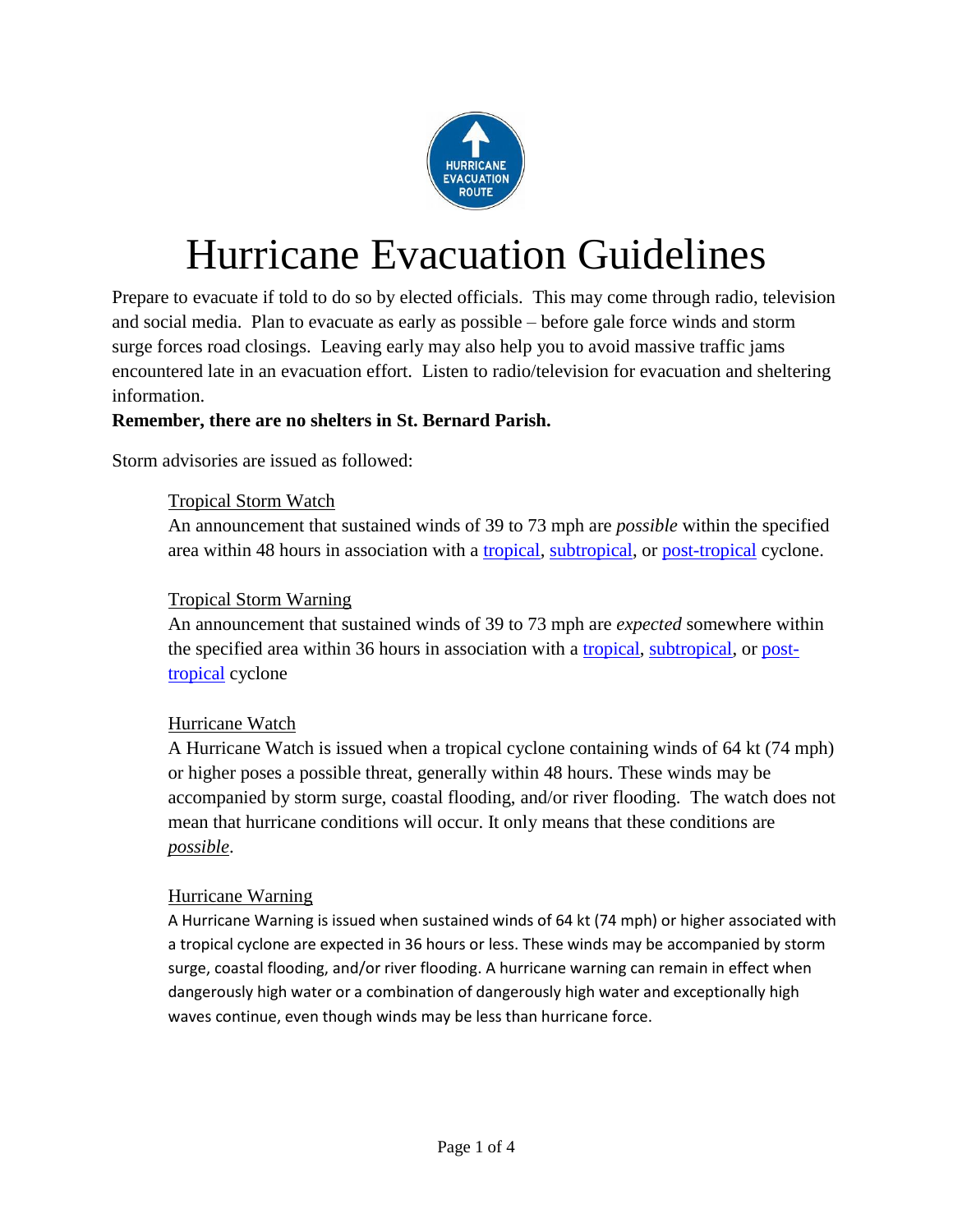### Evacuation Phases

#### 1. Voluntary

This phase will concentrate on people who are most vulnerable to the effects of hurricane winds and water. It is directed at offshore workers, persons on coastal islands and persons living in low-lying coastal areas.

#### 2. Recommended

This phase will concentrate on all people who are at risk.

#### YOU ARE AT RISK IF YOU LIVE:

- $\checkmark$  Outside of levee protection
- $\checkmark$  In a manufactured home (i.e., mobile home, recreational vehicle, etc.)
- $\checkmark$  In a low-lying or flood prone area

#### 3. Mandatory

This is the final and most serious phase of evacuation. Authorities will put maximum emphasis on encouraging evacuation and limiting entry into the affected area. Designated State Evacuation Routes will be enhanced with the use of Contra Flow (See map on page 3). In an emergency evacuation, contraflow lane reversal roughly doubles the number of lanes available for evacuation traffic. Crossover sections are used to move outgoing traffic to these lanes. All incoming traffic is blocked until the end of the evacuation.

## Emergency Alert System (EAS)

All residents should monitor their local EAS station for authoritative evacuation and shelter information. Evacuation Route Signs (shown below) are located on the main parish roads as well as State roads which have been designated as major evacuation routes (See map on page 3). The bottom sign indicates the EAS radio station to monitor for the particular area of the State



through which you are traveling. For St. Bernard Parish, tune in to 870 AM or 101.9 FM. These EAS radio stations will broadcast the latest weather, road conditions and shelter locations. In addition, information on what to bring, pre-evacuation measures and re-entry information will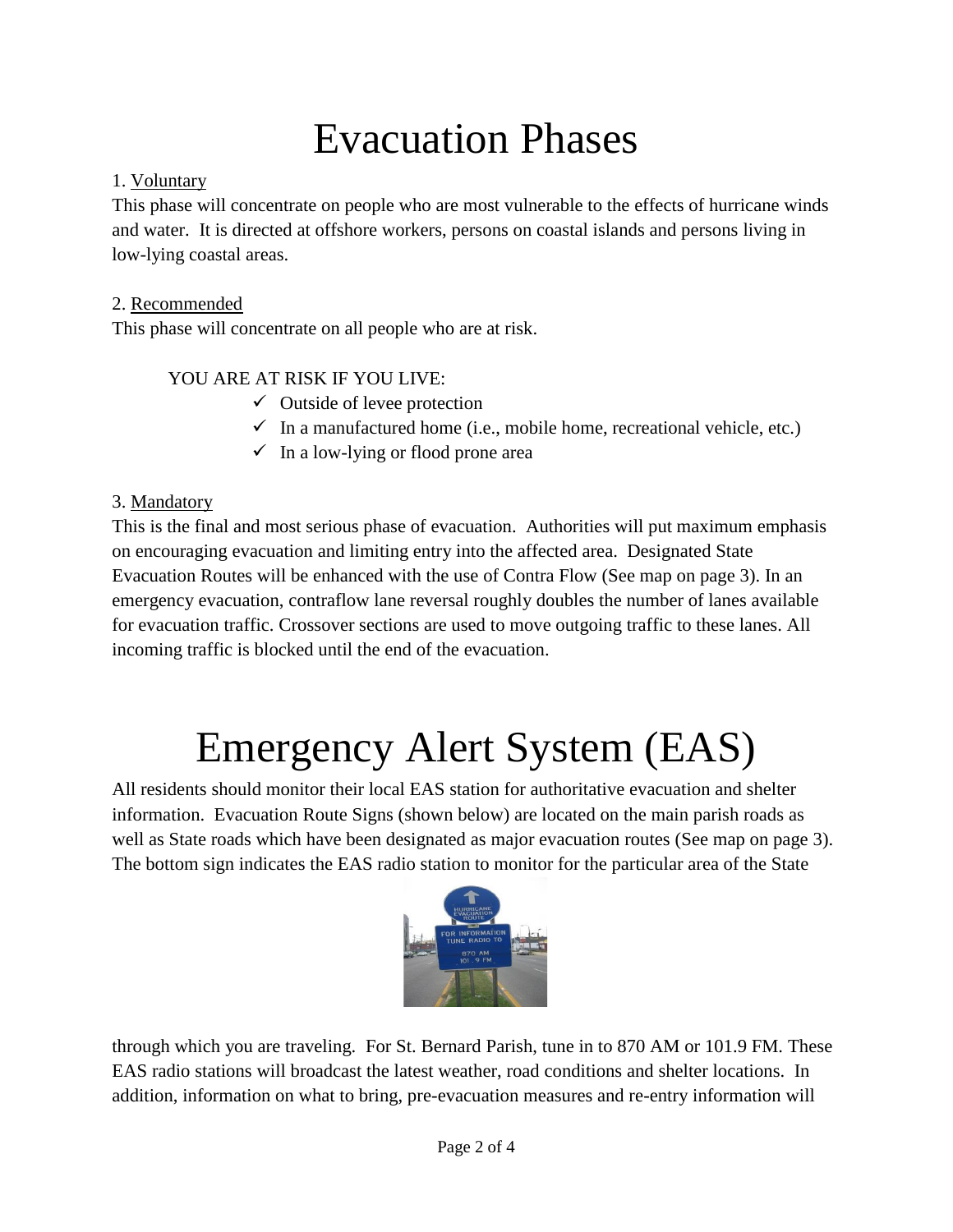also be broadcast. As the storm gets closer to the risk area, the information will be issued every 2 hours.



# Southeast Louisiana Contraflow

## Sheltering

Shelters have been designated through-out the State for use during emergencies. Because of the fluid nature of shelter occupancy, citizens are encouraged to obtain information about shelter openings and locations at shelter information points along the evacuation route. Information about shelter evacuation points will be posted on the [Department of Children and Family](http://www.dss.louisiana.gov/)  [Services](http://www.dss.louisiana.gov/) website, the [Louisiana State Police website,](http://www.lsp.org/) or by calling the American Red Cross at toll-free number, (866) GET-INFO or (866) 438-4636.